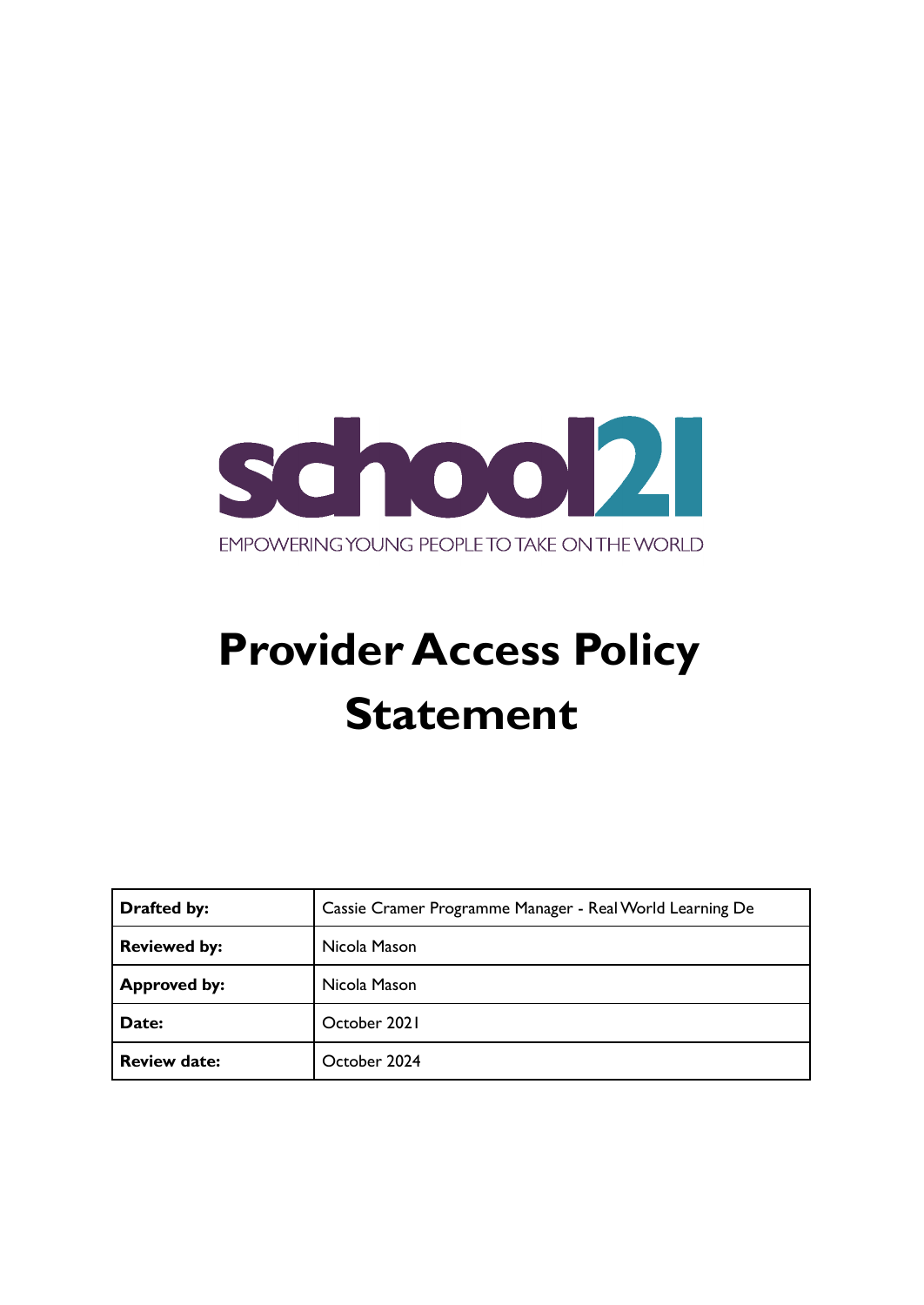# **1. Aims**

This policy statement aims to set out our school's arrangements for managing the access of education and training providers to students for the purpose of giving them information about their offer.

It sets out:

- Procedures in relation to requests for access
- The grounds for granting and refusing requests for access
- Details of premises or facilities to be provided to a person who is given access

## **2. Statutory requirements**

Schools are required to ensure that there is an opportunity for a range of education and training providers to access students in years 8 to 13 for the purposes of informing them about approved technical education, qualifications or apprenticeships.

Schools must also have a policy statement that outlines the circumstances in which education and training providers will be given access to these students.

This is outlined in section 42B of the [Education](https://www.legislation.gov.uk/ukpga/1997/44/section/42B) Act 1997.

This policy shows how our school complies with these requirements.

## **3. Student entitlement**

All students in years 8 to 13 at School 21 are entitled to:

- Find out about technical education qualifications and apprenticeship opportunities, as part of our careers programme which provides information on the full range of education and training options available at each transition point
- Hear from a range of local providers about the opportunities they offer, including technical education and apprenticeships
- Understand how to make applications for the full range of academic and technical courses

## **4. Management of provider access requests**

## **4.1. Procedure**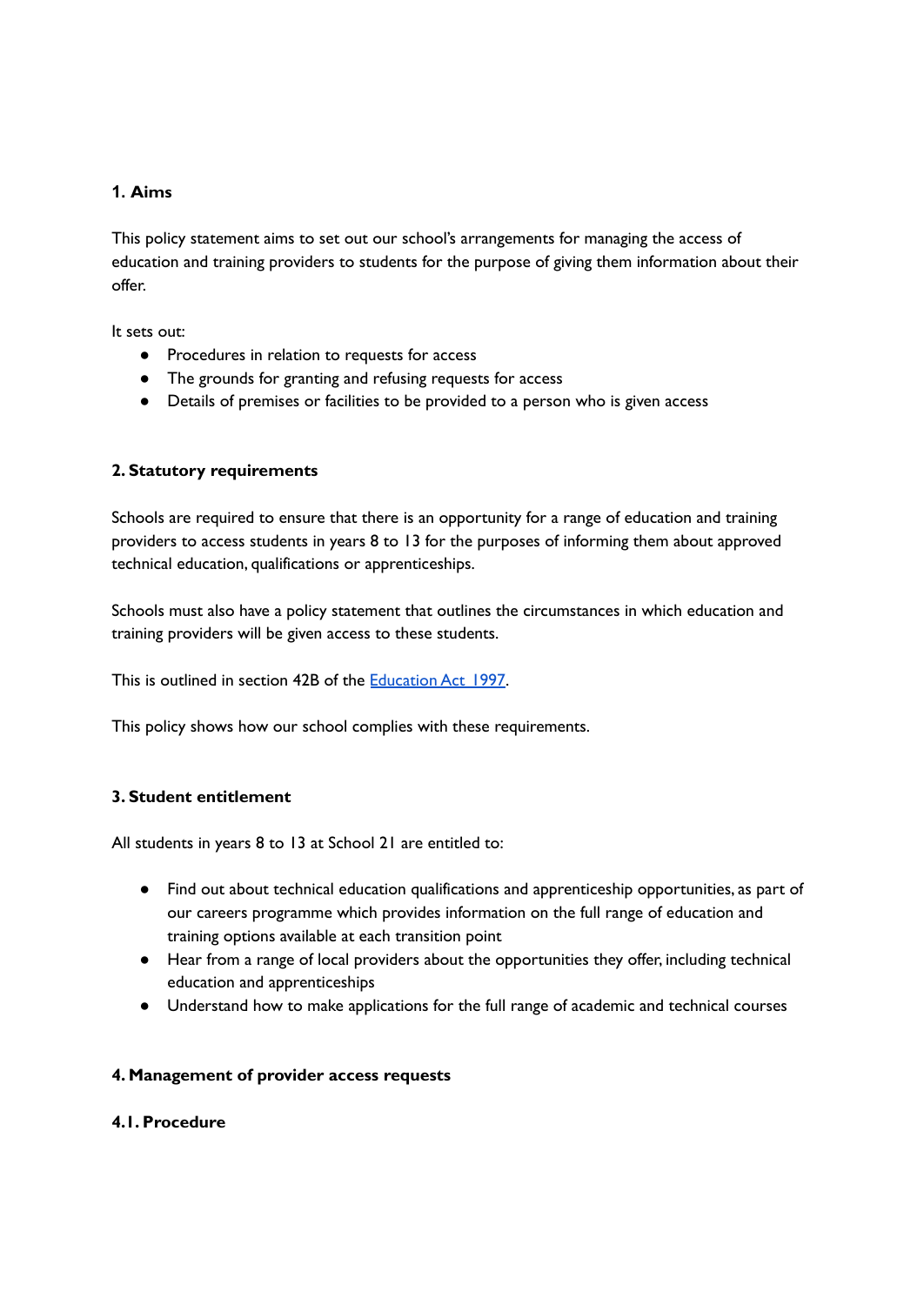Any provider that wishes to request access to students should contact Cassie Cramer, Programme Manager - RealWorld Learning,

telephone no: 0208 262 2121, or via email on ccramer@school21.org.uk

# **4.2. Opportunities for access**

A number of events, integrated into our careers programme, will offer providers an opportunity to come into school to speak to students and/or their parents/carers:

|                   | <b>Autumn term</b>                                                                     | <b>Spring term</b>                                                                              | <b>Summer term</b>                                                                 |
|-------------------|----------------------------------------------------------------------------------------|-------------------------------------------------------------------------------------------------|------------------------------------------------------------------------------------|
| Year <sub>8</sub> | Opportunities in<br>assemblies and<br>coaching                                         | Opportunities in<br>assemblies and<br>coaching                                                  | Opportunities in<br>assemblies and<br>coaching                                     |
| Year 9            | Opportunities in<br>assemblies and<br>coaching<br>Meet the coach day                   | Opportunities in<br>assemblies and<br>coaching                                                  | Opportunities in<br>assemblies and<br>coaching<br><b>Guided choices</b><br>evening |
| Year 10           | Opportunities in<br>assemblies and<br>coaching<br>Parents' evening                     | Opportunities in<br>assemblies and<br>coaching                                                  | Opportunities in<br>assemblies and<br>coaching                                     |
| Year II           | Opportunities in<br>assemblies and<br>coaching<br>Parents evening                      | Opportunities in<br>assemblies and<br>coaching                                                  | Opportunities in<br>assemblies and<br>coaching                                     |
| Year 12           | Opportunities in<br>assemblies and<br>coaching<br>University visits and<br>taster days | Opportunities in<br>assemblies and<br>coaching<br>University fair visit<br>Careers afternoon    | Opportunities in<br>assemblies and<br>coaching<br>University visit week            |
| Year 13           | Opportunities in<br>assemblies and<br>coaching                                         | Opportunities in<br>assemblies and<br>coaching<br>Higher apprenticeships<br>information session | Opportunities in<br>assemblies and<br>coaching                                     |

Please speak to our Programme Manager - RealWorld Learning to identify the most suitable opportunity for you.